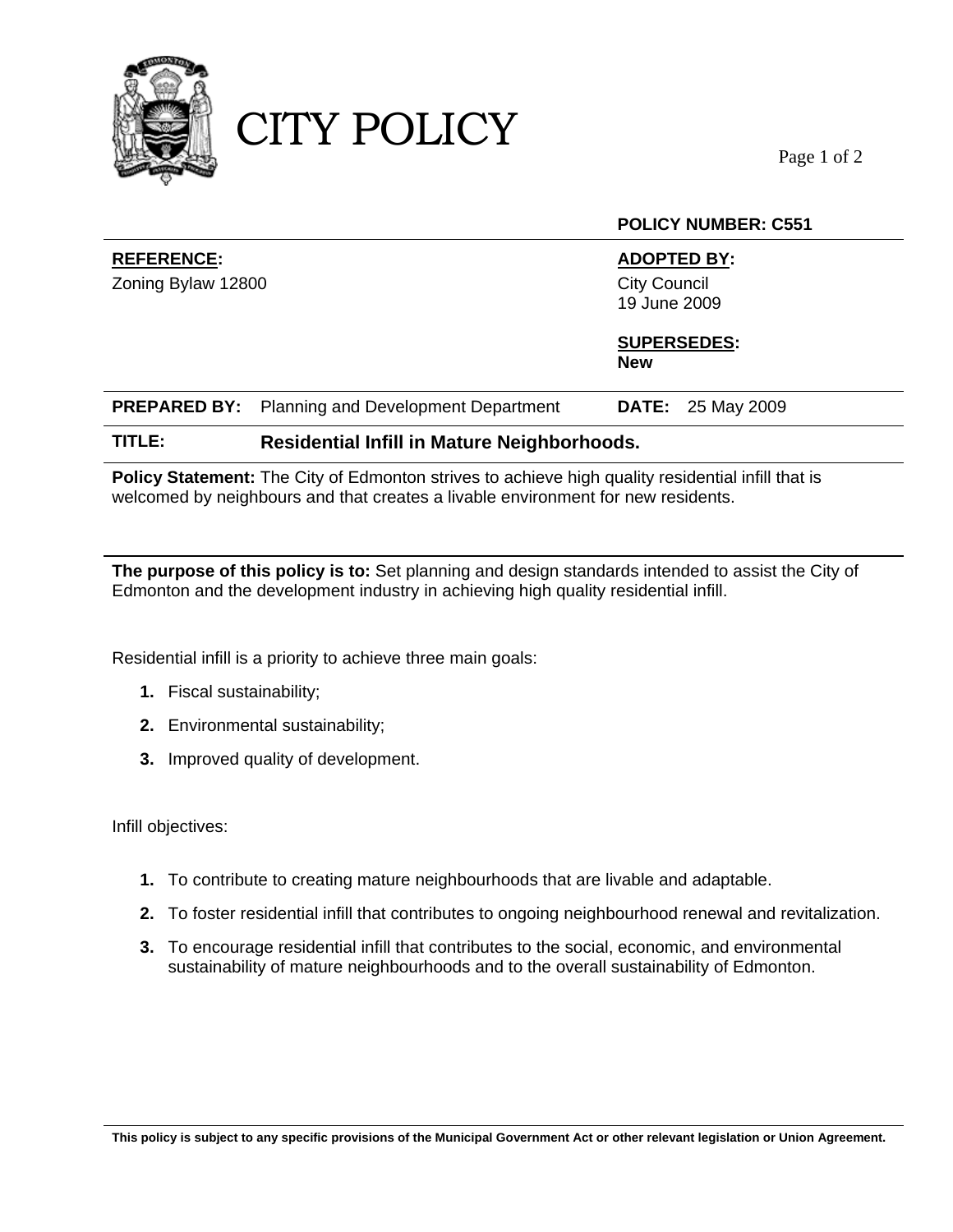

CITY POLICY

Page 2 of 2

## **General Principles for Residential Infill in Edmonton's Mature Neighbourhoods**

- 1. The planning and design of residential infill projects in mature neighbourhoods should contribute to a more environmentally sustainable city.
- 2. Residential infill projects should contribute to the creation and maintenance of socially sustainable mature neighbourhoods.
- 3. Residential infill projects should contribute to the creation and maintenance of a more economically and fiscally sustainable city.
- 4. A critical mass of single family housing should be protected in the core of mature neighbourhoods.
- 5. Higher intensity infill development should be focused on the edge of neighbourhoods.
- 6. Affordable housing should be provided in residential infill projects.
- 7. Crime Prevention Through Environment Design Principles should be applied to all Medium and Large Scale residential infill projects in accordance with the Edmonton Zoning Bylaw.
- 8. Residential infill developments should respect the role of lanes not only as a primary vehicular access route but as a factor in maintaining the livability of neighbourhoods.

Specific locational criteria for residential infill are contained in the Zoning Bylaw 12800 and attached City Procedure C551 – Residential Infill Guidelines